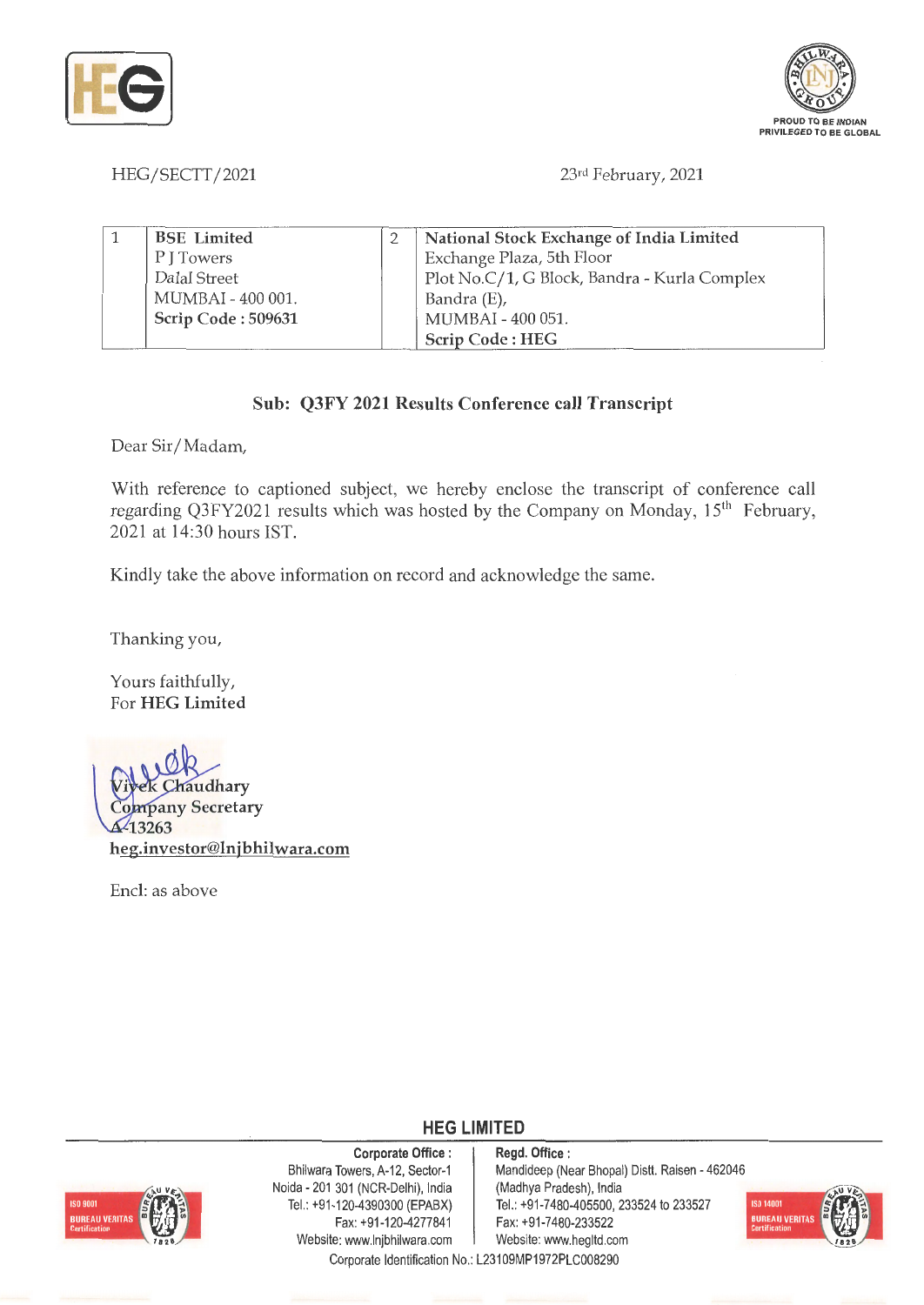

## "HEG Q3 FY21 Earnings Conference Call"

## **February 15, 2021**







|                   | MANAGEMENT: MR. MANISH GULATI - EXECUTIVE DIRECTOR, HEG |  |
|-------------------|---------------------------------------------------------|--|
|                   | <b>LIMITED</b>                                          |  |
|                   | MR. OM PRAKASH AJMERA - GROUP CFO, HEG                  |  |
|                   | <b>LIMITED</b>                                          |  |
|                   | MR. GULSHAN KUMAR SAKHUJA - CFO, HEG                    |  |
|                   | <b>LIMITED</b>                                          |  |
| <b>MODERATOR:</b> | MR. NAVIN AGRAWAL - HEAD, INSTITUTIONAL                 |  |
|                   | <b>EQUITIES, SKP SECURITIES LIMITED</b>                 |  |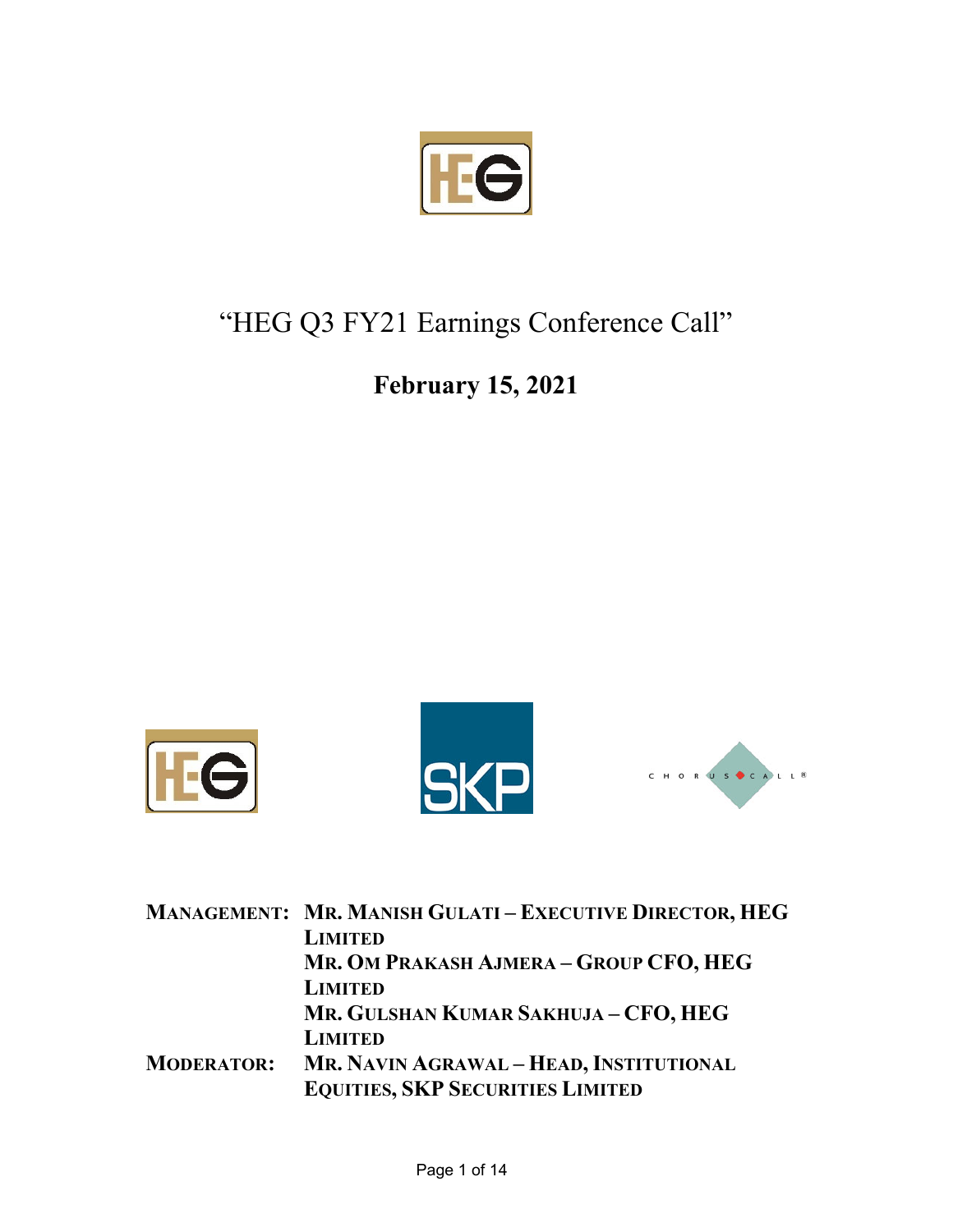

| <b>Moderator:</b> | Ladies and gentlemen, good day and welcome to HEG Limited O3 and FY21 Earnings                    |
|-------------------|---------------------------------------------------------------------------------------------------|
|                   | Conference Call. As a reminder all participant lines will be in the listen-only mode and there    |
|                   | will be an opportunity for you to ask questions after the presentation concludes. Should you need |
|                   | assistance during the conference call, please signal an operator by pressing "*" then '0' on your |
|                   | touchtone phone Please note that this conference is being recorded. I now hand the conference     |
|                   | over to Mr. Navin Agrawal – Head, Institutional Equities at SKP Securities Limited. Thank you     |
|                   | and over to you, Mr. Agrawal.                                                                     |
|                   |                                                                                                   |
| Navin Agrawal:    | Good afternoon ladies and gentlemen. On behalf of all of us at SKD Securities it is my great      |

- **Navin Agrawal:** Good afternoon, ladies and gentlemen. On behalf of all of us at SKP Securities, it is my great pleasure and privilege to welcome you to this financial results conference call with the leadership team at HEG Limited. We have with us Mr. Manish Gulati – Executive Director; along with his colleagues, Mr. Om Prakash Ajmera – Group CFO; and Mr. Gulshan Kumar Sakhuja – CFO. We will have the opening remarks from Mr. Gulati, followed by a question-and-answer session. Over to you, Mr. Gulati, for your opening remarks.
- **Manish Gulati:** Good afternoon, friends and welcome to our Q3 FY 2021 con call. In comparison with the first two quarter results, HEG's third quarter performance was stronger, supported by improving global market conditions, global steel sector growth, rise in steel prices, capacity utilizations, etc. As per the recent data released by World Steel Association, global crude steel production reached 1,864 million tonnes for the calendar year '20, down by 0.9% compared to 2019. Steel production ex-China was down by 7.7%, which is an improvement over previous expectations when COVID started. China's steel production increased by 5.2% compared to 2019, with increased China's share of global crude steel production from 53.3% in 2019 to 56.5% in 2020. China's electrical arc furnace steel production growth remained strong, in line with the governance push to replace polluting steel capacities and now comprises 12% of their steel production, up from 6% in 2016 and is expected to touch 20% in the next 3-4 years. China's export of steel continued to decline this year also. After declining about 30% in 2017, it continued to decline by another 8% in 2018 and was down 17% in calendar year '20 compared to calendar year '19, helping the rest of the world produce more steel.

Now coming to India. As per WSA, Indian crude steel production registered a decline of 10.6% compared to preceding year. India continued to maintain its position as the second largest steel producer in the world after China. Indian steel industry's capacity utilization started to improve from about September-October of '20 onwards. Along with price increases and boosting profits of steel mills in the last two quarters. Steel prices in India and worldwide, as you would know, have shown marked improvements since last 3 to 4 months. The steel mills globally who had increased their electrode inventory due to panic buying in the years of 2017, '18 and a part of 2019, have now liquidated their electrode inventories and at present, most of the mills are working at the normal inventory levels for electrodes. Thus, the increasing level of steel production is translating to increasing demand for electrodes. Going forward, we expect our capacity utilization to be around 80% for the next year and electrode prices to start improving from next quarter onwards, resulting in improving margins for our industry.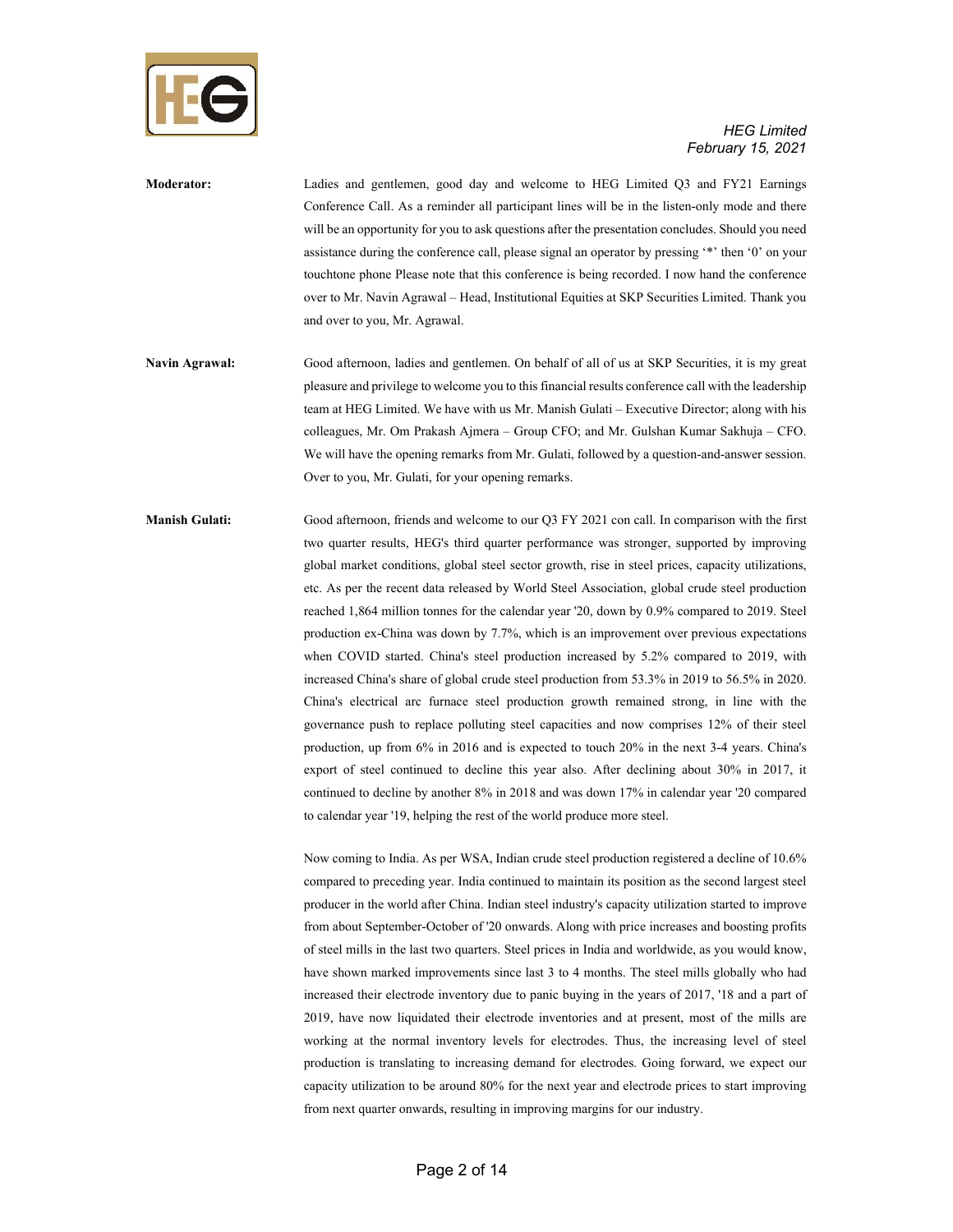

We have put our expansion from 80,000 tonnes to 100,000 tonnes on hold for about 6 months when COVID started, which we have resumed and we expect to complete the project by end of 2022. I would now hand over the floor to our group CFO, Shri O.P. Ajmera; and our CFO, Shri Gulshan Sakhuja, to take you through the financial numbers. And then together, we'll be very happy to answer any queries you may have. Over to Mr. Sakhuja.

**Gulshan Kumar Sakhuja:** Thank you. Good afternoon, ladies and gentlemen. I will now briefly taking you through the company's operating and financial performance for the quarter under review.

> The third quarter started on a positive note, with revival in demand aided by higher steel production and reduced inventory levels. For the quarter ended December 2020, HEG registered revenue from operations of Rs. 319.59 crores as against Rs. 322.88 crores in the previous quarter and Rs. 393.69 crores in the corresponding quarter of last financial year. EBITDA including other income stood at Rs. 24.08 crores in Q3 FY21 versus a negative of Rs. 25.45 crores in the previous quarter and Rs. 32.02 crores in the corresponding quarter of the last financial year. The company reported a net profit of Rs. 4.68 crores in Q3 FY21 as against a net loss of Rs. 33.91 Cr in the previous quarter.

> The company's capacity utilization stood at 75% in Q3 FY21 as compared to 74% in the previous quarter. The performance was encouraged by the improvement in business activity, which was offset by lower realization as pricing continued to remain under pressure. Our balance sheet remains robust with a treasury size of about Rs. 1,450 crores at the end of December 2020. The company has made a detailed assessment of its liquidity position and the recoverability and carrying value of its assets, comprising property, plant and equipment, intangible assets, rightof-use asset, investments and inventory and trade receivables. Based on the current indicators of future economic conditions, the company expects to recover the carrying amount of these assets.

> The company is operating its business by optimal utilization of available financial resources and also implemented stringent cost control measures across the organization to conserve cash. The company is long-term debt free and having a treasury size of nearly Rs. 1,450 crores, yielding an average return of approximately  $6.5\%$ . In Power segment, during 9 months ended  $30<sup>th</sup>$ December 2020, the company has utilized this thermal power capacity in order to liquidate this coal inventory, which in turn has provided additional liquidity to the company. Our working capital is in line with the historical cycle with customers paying us as per the terms. We continue to make payments to our vendors as part our obligation to make sure that they are supported at this hour of need. All statutory dues were being paid on respective due dates, hence, there is no liquidity concern. Now we would like to address any question or queries you may have in your mind. Thank you. Questions and Answers

**Moderator:** Thank you very much. We will now begin the question and answer session. The first question is from the line of Sonali from Jefferies India.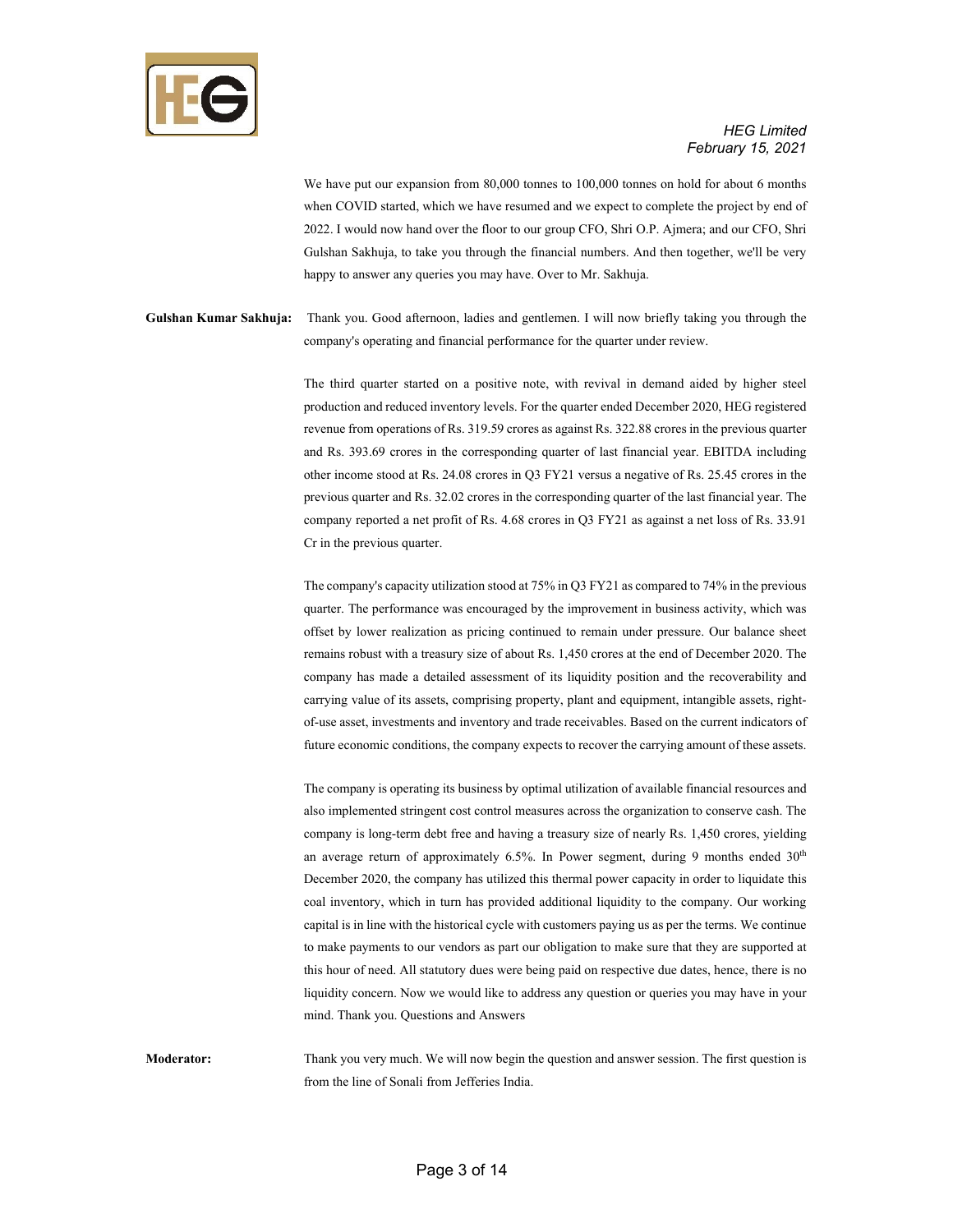

**Sonali Salgaonkar:** My first question is regarding the demand scenario in terms of both domestic as well as export markets. You did highlight some comments about the demand in your opening scenario, but any further details on that would be helpful, sir?

**Manish Gulati:** So you see if our markets are basically rest of the world, excluding China and the good thing is that the capacity utilization of the rest of the world, we have seen a marked improvement in last two quarters and they have come up in a very good way. The capacity utilizations have increased from a level of, let's say, 55% to 60% to now 70% to 75% globally if you just exclude China. So that is where our demand is coming from. In India also, I'm sure you've noticed the kind of capacity utilization they're having now. They're operating almost at 85% capacity as a total and the prices it's well-known the way the prices are increasing in the last 3-4 months. So that way, the profitability of Indian steel companies is getting a boost, even global companies are getting a boost. The impact of COVID, which was more predominant earlier, is now lesser felt as the steel production gets back to where it was during the pre-COVID times. So that is the healthy part. And the other thing where the demand is coming from is that the inventories which were excess in the market and every customer was holding 4 to 6 months of inventory and also they were having contracts, commitments. So all that has about got over now. So whatever steel production is happening now, it's translating into real demand, which is what we are observing. And our capacity utilization is also going up. Next year, certainly, we expect much better capacity utilizations compared to this year.

**Sonali Salgaonkar:** My question was on the capacity utilization as well. For example, Europe is the main EAF, one of the EAF producing nations. So is it really back on track, like on the pre-COVID levels, especially because 70% of our mix is exports and we are enjoying such good capacity utilizations at 75%, hence the question?

**Manish Gulati:** See, right now, if you still look at European countries and you just compare calendar year '20 with '19, they're still down. What I'm trying to say is that in the last quarter, it's a much improvement over the preceding quarter. So if you look at the main countries like Germany, France, Italy, they're still down compared to that 2019 level. But they have climbed up in the previous quarter. I mean just to put a figure on it, let's say, in April to June, the rest of the world made 167 million tonnes of steel per quarter April to June. July to September, it climbed up to 189 and October to December, it climbed to 208. So it is just a shade below the level of 210, which was when the COVID started, which was Jan to March. So it is now coming back to that level of quarterly steel production. So there's an improvement, no doubt. But if you add up the year and compare year-on-year, they're still down. But if you compare quarter to a quarter, if I compare October to December quarter of steel production in rest of the world compared with Jan to March, it's almost there. I mean they've reached as far as the quarter is concerned.

**Sonali Salgaonkar:** My second question is on the electrode pricing trend directionally. Now in your opening remarks, you did mention that you are expecting the electrode pricing to increase from the next quarter. I believe you were talking about Q1 FY22. What could be the key drivers, which helps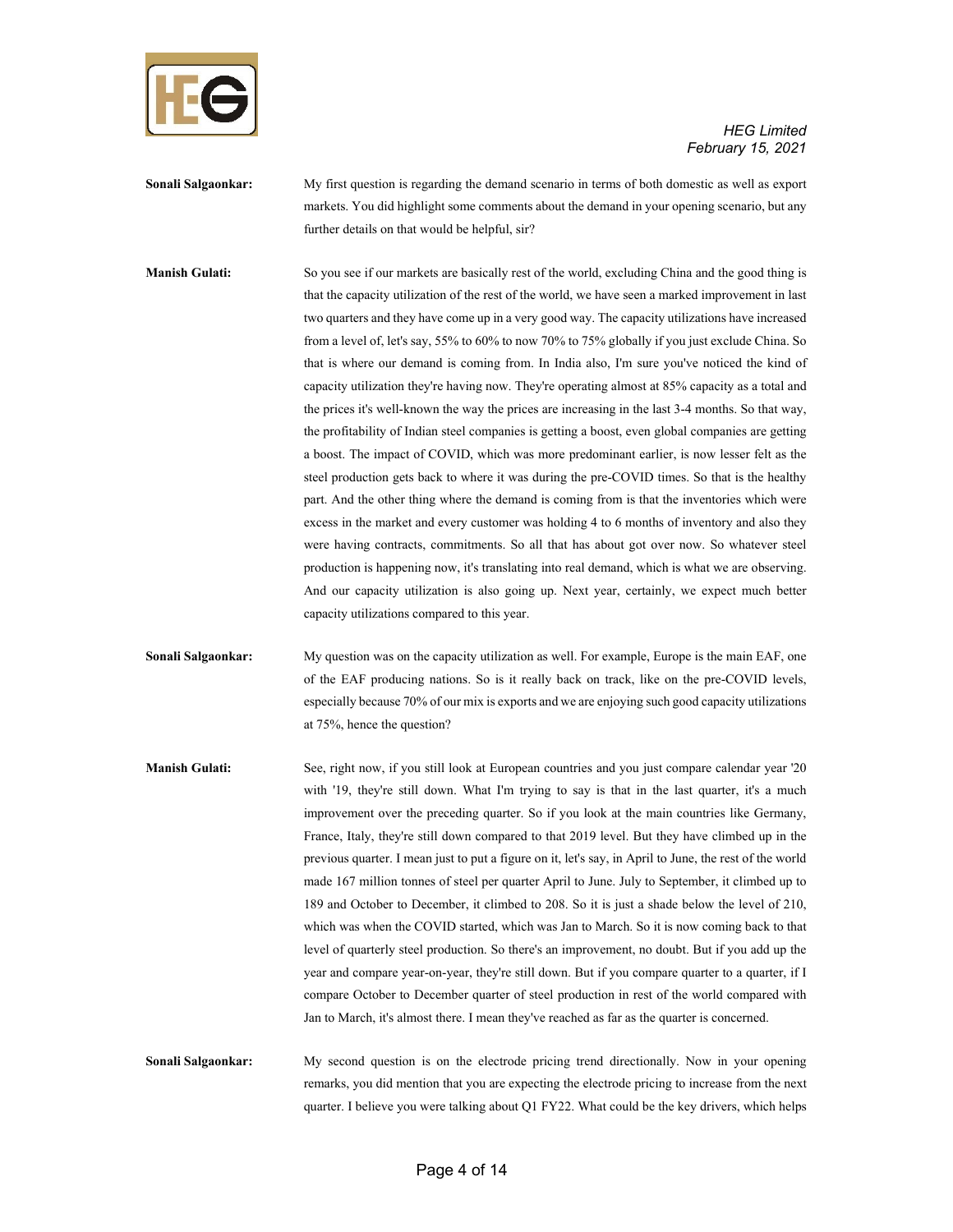

you to envisage this kind of increase, especially given the backdrop that electrode prices have been weakening for the past 2-3 years?

**Manish Gulati:** Yes, true. So that if you compare with the boom time when electrode prices shot up to as high as \$15,000, definitely, they were in excess of \$10,000 for a few quarters. So that was a very unique situation. And there was a rapid correction after that to the extent that you have seen our results that most of the companies in our industry had to take a big write-downs on inventory. And now they have reached a level where, what I was saying, the enabling factors that steel production is going up, steel company's profitability is going up, excess electrode inventories are out of the system. And we have to earn margins. We always have a lag kind of effect with steel industry. So when they go up a quarter later, you will see the electrode prices also start firming up. Today's prices are not remunerable at all, they have to start firming up now. So whatever that suffering part was there in the last year, so that is, I believe, now behind us, the supply chain is lean. There are no excess inventories anywhere and I'm very hopeful, very confident that prices will start firming up from next quarter onwards.

**Sonali Salgaonkar:** When you say the supply chain is lean, you are mentioning for both domestic as well as exports, right?

**Manish Gulati:** Yes. More for exports than domestic because in India, you'll still see that our electric arc furnace is still 30%. The 70% is still either a blast furnace-based operation or induction furnace-based operation. I'm talking about more for global. In India, yes, companies did have inventories more than normal, but they were not of the type that global companies had gathered because the Indian companies always knew that the two big electronic companies are there in India. So they didn't buy 6 months' worth of electro to store, but there are companies in the world in the Middle East and in Southeast Asia, even in U.S., they bought a lot of electrodes. They thought electrode prices are going up, let's buy-buy, buy and buy whatever price, because for them, it was 3% to 4% of the cost. So they overbought. So that overbought thing could have corrected even two quarters earlier, but then COVID happened and all these things happened. So even steel production went down in the COVID times and by now, we have a sense, we can feel that then customers come and ask for electrodes, we know what kind of deliveries they are talking about and in any way, we are in touch with all the companies. So we know that excess inventory is now flushed out of their system and they are at normal working inventory levels, depending upon where they are situated. If anybody was working with 1 month, he's now working with 1 month, not 6 months.

**Sonali Salgaonkar:** What will be the normal inventory cycle, about 2 to 3 months or lower than that?

**Manish Gulati:** Actually, it depends geographically where you are. Like, for example, a company in Middle East would like to keep 2 months. A company in India would like to keep 15 days, not a month. Very rare, you'll see a company who'll buy for a month because the 2 companies are here. So depending upon country to country, where you are, a company in Southeast Asia would like to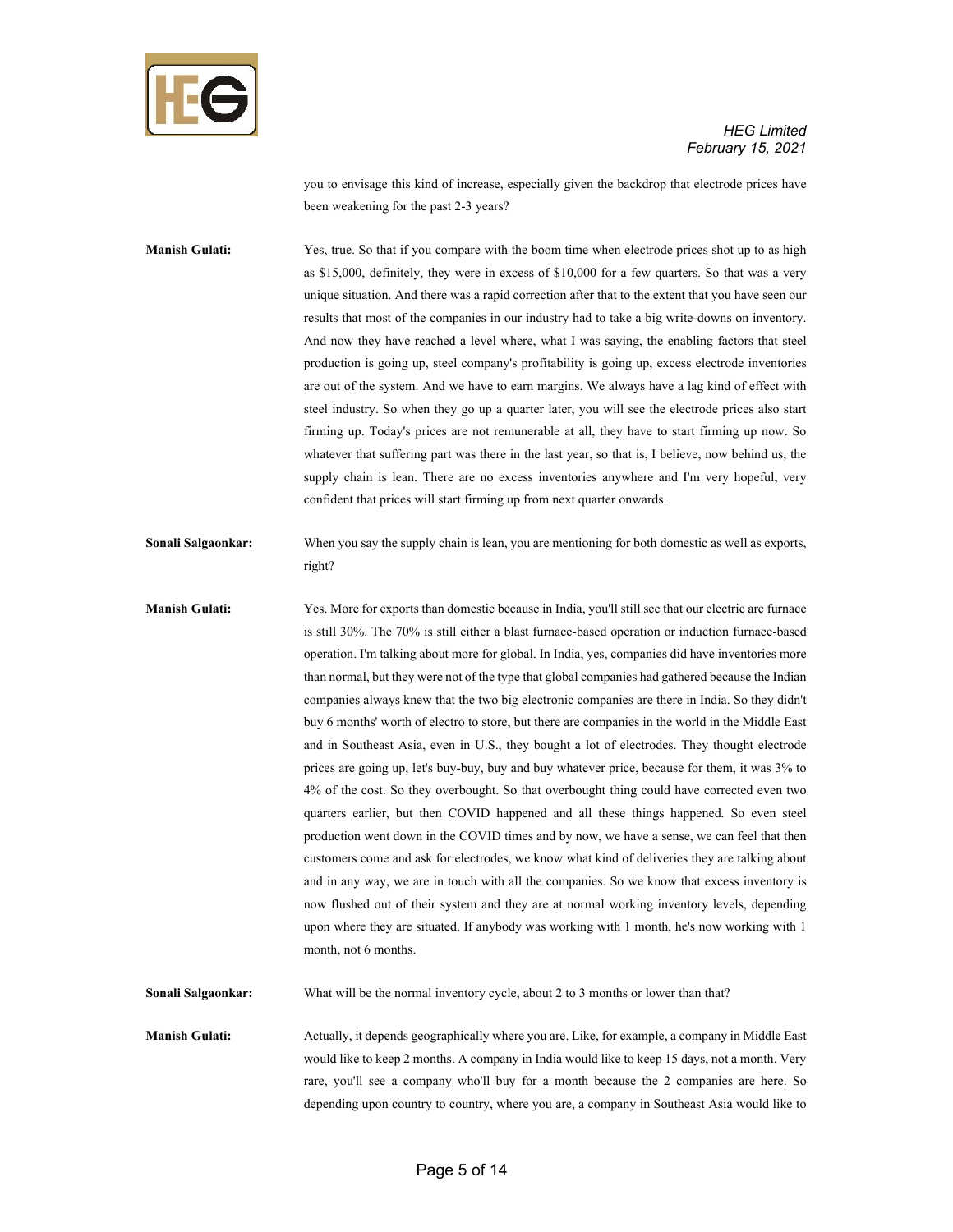

keep 1.5 months or something. Depends on the lead times, etc etc and the safety stock. So everybody who have that sense that electrodes are becoming short and prices are going up and most of the companies overbought. So that situation is corrected. So now this is a normal market situation. If there's more steel production, there is going to be more of electrode demand.

**Sonali Salgaonkar:** My next question is on the needle coke trend. I think last quarter also you mentioned that needle coke pricing was weak. Just wanted an update on that aspect, sir. Where are the needle coke prices? And how do you foresee them to pan out? I know it's difficult considering it's a bulk commodity, but directionally, if you could give us some sense, that would be helpful?

**Manish Gulati:** So let me put it this way that the whole of the calendar year '20, we had excess of needle coke inventories. So whatever happened in this year, the prices did go down on needle coke, but we didn't get benefited because we were not buying anyway. We just bought a little quantity which was required for a particular grade or particular size. So that's what we bought, minimal buying we did. So prices did touch a rock bottom in the middle of 2020 and now when customers like us are back in the market, the needle coke prices are going up. So as I said, we didn't buy much in 2020, but now we are buying. So they have definitely more than the rock bottom, they had reached. Please do not ask me to put a number on it because that becomes quite sensitive, competitively sensitive. But they are definitely on their way up and it's just like we are a lag to steel industry, the needle coke supply is also lag to us. So maybe their prices might start firming up.

**Sonali Salgaonkar:** You mentioned needle coke is at a lag to electrode pricing?

- **Manish Gulati:** Yes. For our electrode market, electrode demand. See, last year, the unique situation was that most of the electrode companies in the world already had enough of coke. So nobody bought their coke. So they tried hard. They brought down the prices, just to boost up a little bit of their sales. But nothing much happened. And now when the steel industry is looking up, more or less all the inventories are out, maybe for us, for sure, for other companies also, we feel. And now we are back in the market to buy needle coke. So then their prices will also start to firm up. That's our guess.
- **Sonali Salgaonkar:** The next question is on the CAPEX outlay. You did mention that you are now resuming the CAPEX capacity expansion of 20,000 metric tonnes. And we expect to commission that in the next 18 to 24 months, what will be the total outlay and how much of that would have been spent already?

**Manish Gulati:** See, it was 1,200 crores as a total, about 450 crores is already spent, about 650-odd crores would be spent in '21-'22 and the balance would be probably will get spilled over to next year. Depends when our payments become due for all these equipments together eventually shipped and LCs charged that way.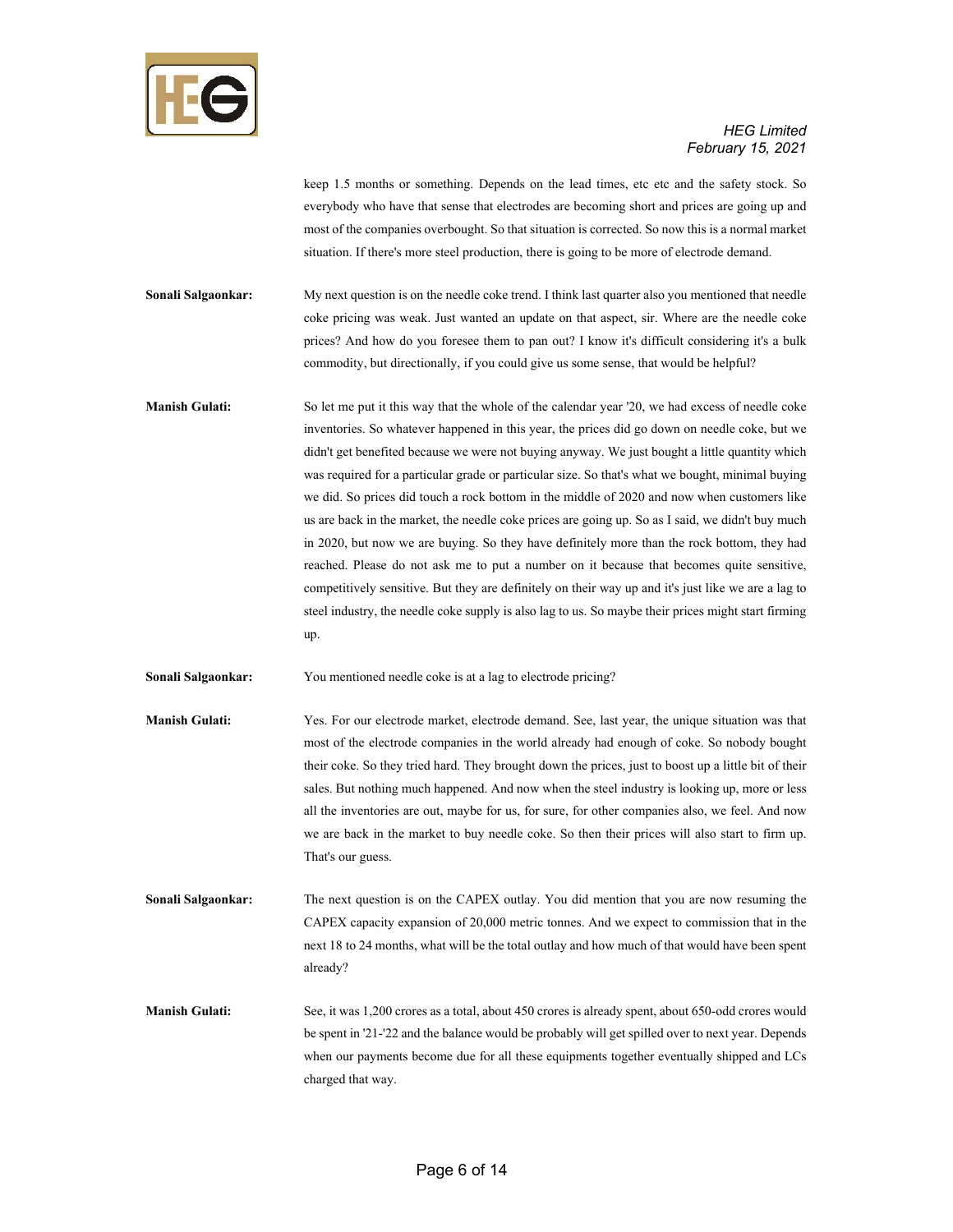

**Sonali Salgaonkar:** But what about the China excess capacity of electrode? Is it also now getting captively utilized or any sense you could just help us with in terms of the excess supply of electrode in China, which had come up about 2-3 years back?

**Manish Gulati:** Yes, that was a pain, actually. You see their electric arc furnace steel, the projections not go as they had planned. If you remember or if you were tracking us earlier, they were talking about reaching 20% of their steel production by electric arc furnace route in 2020. And they are not there. I mean they're still at 110. So no doubt, they have come up from a level of 6% to 12%, but they're still much short of 20%. So had that materialize, they did put up electric arc furnace mills, but still some of their costing from blast furnaces are still proving to be cheaper. But they are definitely on that path. I mean the year has moved forward. So we were expecting them to be making 200 million tonnes in 2020. And as it was publicly declaring also, but probably that will take another 3 years to happen. So that will soak in a lot of excess electrode production happening in China but we have to look at it as a qualitative point of view that still in the ultrahigh power grade segment. We do not really see them as a credible challenge. But in the lower grade, yes, they are and for 25%-30% portion of our business, yes, we compete with Chinese. But for the UHP, still we believe that we have an qualitative edge on that. So whatever excess capacities are there in China, they're more geared for the small sizes or medium-range sizes and we'll be very happy if electric arc furnaces come up soon that excess production, which they are exporting, might get consumed within China itself, a large part of it at least.

**Sonali Salgaonkar:** What was the capacity utilization in Q3 FY20? This quarter, you mentioned it was 75%. But Q3 FY20, correct me if I'm wrong, was it 50%?

**Manish Gulati:** No, Q3 was 75%, that's what we said and Q1 was a little less than 50% because of that COVID thing and Q2 was, again, in 70%. Now Q3 is 75%. Q4 again would be in 75% or even 80% if I can talk about sales utilization also instead of the production based. So it will be Q4, we expect it to be 80% and next full year, we again expect it to be around 80%.

**Sonali Salgaonkar:** I was actually checking on last year same quarter, O3 FY20?

- **Manish Gulati:** Q3 FY20 was very less. Actually, it was 50%.
- **Sonali Salgaonkar:** I understand, sir. That's it from my side.

**Manish Gulati:** Yes.

**Gulshan Sakhuja:** Yes. It's 50%, sir.

**Manish Gulati:** Yes.

**Sonali Salgaonkar:** 60?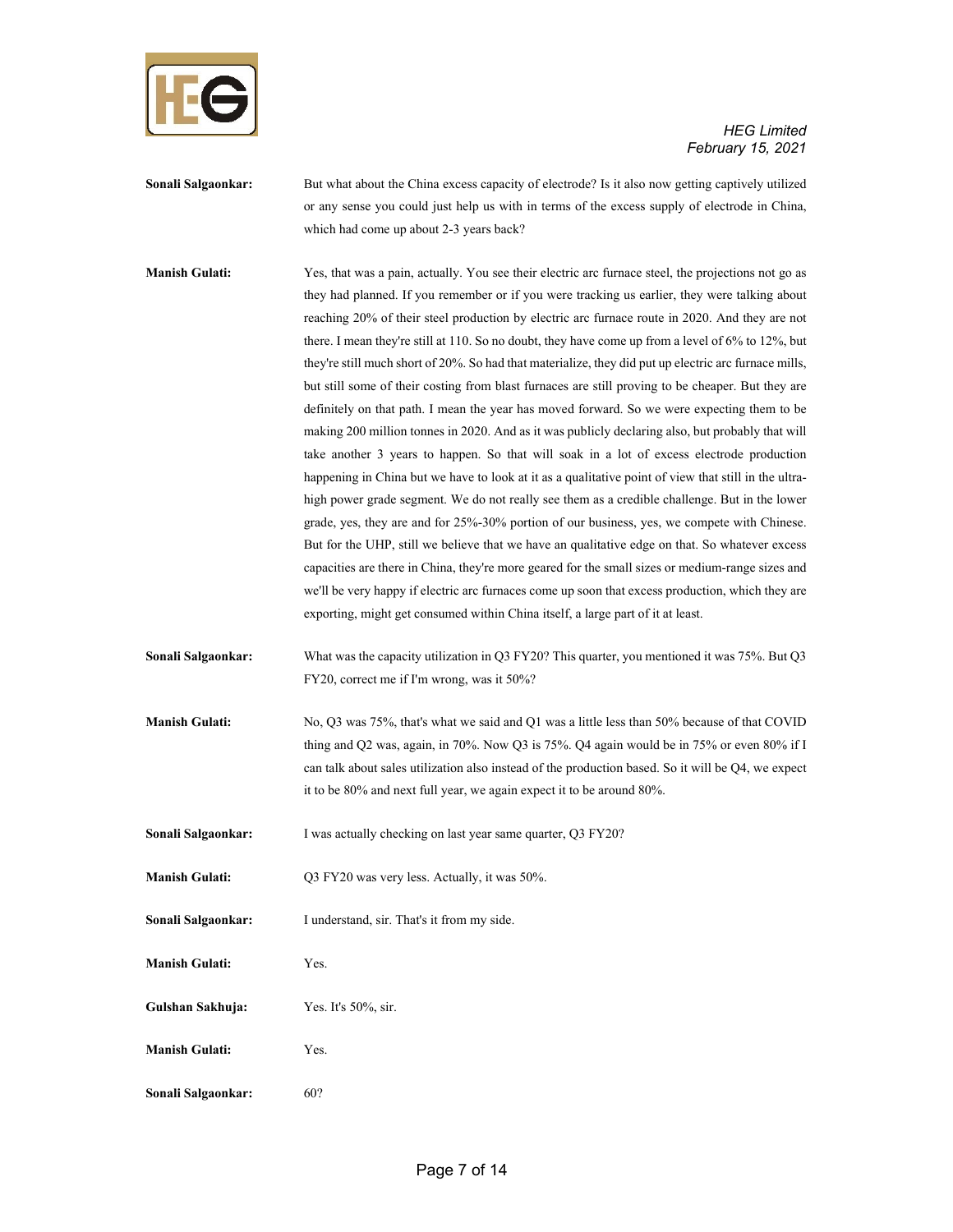

| Gulshan Sakhuja:       | 50.                                                                                                                                                                                                                                                                                                                                                                                                                                                                                                                                                                                                                                                      |
|------------------------|----------------------------------------------------------------------------------------------------------------------------------------------------------------------------------------------------------------------------------------------------------------------------------------------------------------------------------------------------------------------------------------------------------------------------------------------------------------------------------------------------------------------------------------------------------------------------------------------------------------------------------------------------------|
| <b>Moderator:</b>      | The next question is from the line of Pritesh Chheda from Lucky Investment Managers.                                                                                                                                                                                                                                                                                                                                                                                                                                                                                                                                                                     |
| <b>Pritesh Chheda:</b> | I wanted to know what is now the incremental spreads that we earn on electrodes, which is<br>electrode price minus the needle coke?                                                                                                                                                                                                                                                                                                                                                                                                                                                                                                                      |
| <b>Manish Gulati:</b>  | See, right now, it is all mixed up because we have taken that NRV hit also. So we have a certain<br>needle coke in our system, in our WIP and FG's which are valued at a certain price. So once all<br>these inventories are out of the system, maybe from next quarter onward, we can have a spread<br>between the electrode prices of the day and the needle coke prices of the day. But right now, in<br>our system, we still have inventories which were written down at a particular price. So it is<br>difficult to talk about spread today, but we will see in next quarter onwards, then we will not<br>have this inventory issue to talk about. |
| <b>Pritesh Chheda:</b> | About this inventory issue as on date, the needle coke price and the graphite electrode price,<br>what spread do they lead for us?                                                                                                                                                                                                                                                                                                                                                                                                                                                                                                                       |
| <b>Manish Gulati:</b>  | That I would not like to disclose or not like to put a number on it, actually.                                                                                                                                                                                                                                                                                                                                                                                                                                                                                                                                                                           |
| <b>Pritesh Chheda:</b> | And sir, with this 20,000 tonnes capacity addition, we go to 120,000 as our capacity, right?                                                                                                                                                                                                                                                                                                                                                                                                                                                                                                                                                             |
| <b>Manish Gulati:</b>  | No, 100. From 80,000 to 100,000.                                                                                                                                                                                                                                                                                                                                                                                                                                                                                                                                                                                                                         |
| <b>Pritesh Chheda:</b> | And this 80,000 tonnes, can you operate theoretically at 100% or lesser?                                                                                                                                                                                                                                                                                                                                                                                                                                                                                                                                                                                 |
| <b>Manish Gulati:</b>  | Almost. You see, when we calculate this capacity, product mix plays a big role. Even if you look<br>at others capacities also, if you're at 80,000, probably, I would say, sure. If you have the right<br>the ideal product mix, it is very much possible. But with an imperfect product mix, the product<br>mix not of your choice, it actually should be around 75,000 or 76,000 tonnes.                                                                                                                                                                                                                                                               |
| Moderator:             | The next question is from the line of Bhavin Chheda from Enam Holdings.                                                                                                                                                                                                                                                                                                                                                                                                                                                                                                                                                                                  |
| <b>Bhavin Chheda:</b>  | In the last month presentation, you had said that globally 20 plants were operating now as<br>compared to 24, 2 years back and there were four plants closed down, which had a total capacity<br>of 60,000. So can you update now whether those four plants have restarted or they are still in a<br>shutdown condition?                                                                                                                                                                                                                                                                                                                                 |
| <b>Manish Gulati:</b>  | No. They are still in shutdown. You see, I think we talked about two plants in Europe with Showa<br>Denko shutdown, one was in Austria, Steeg and one was in Meitingen in Germany. So they are<br>permanently shut down. There's no way they would come back up again because that's a strategic<br>call those companies have taken. Basically, these are age-old plants, they are not efficient<br>anyway, so once they are out of the system, normally, you wouldn't see those very plants come                                                                                                                                                        |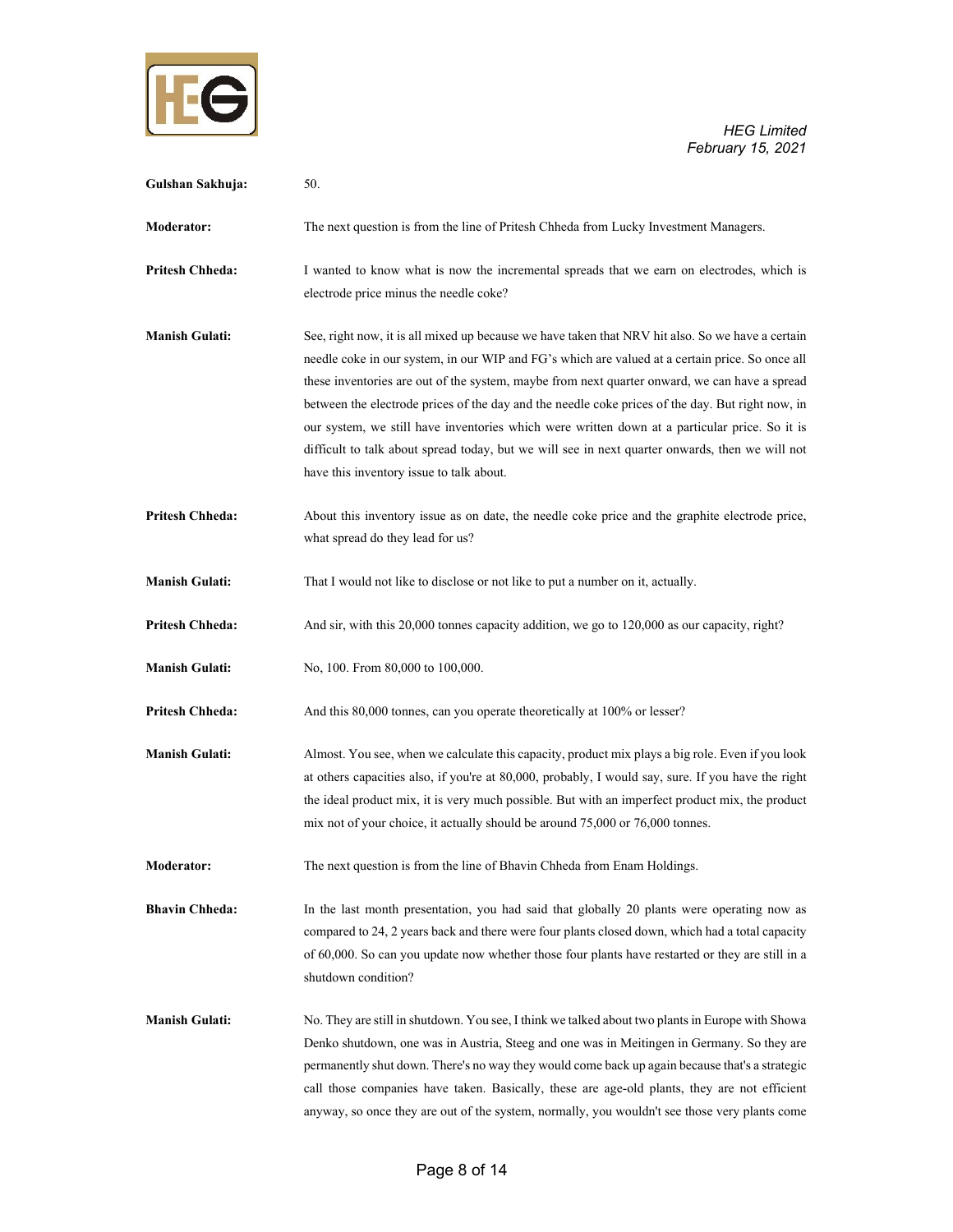

back, maybe capacity gets added here and there when the demand picks up. But normally such plants which were made in 1960s or something, once those companies decide to close them down, they usually don't bring them up as such. If the demand goes up, they would like to add here and there, but this capacity is permanently out of the system.

- **Bhavin Chheda:** So ex China and Russia, roughly that table sold capacity of 724,000, which stands and which you're saying currently would be the demand ex China, Russia, those would be operating at roughly 80% odd t now?
- **Manish Gulati:** You mean their capacity utilization?
- **Bhavin Chheda:** Overall industry, I'm saying roughly, or you can give us on the demand. So roughly ex China, Russia, the capacity was around 724,000 tonnes. So the 724,000 tonnes would be operating at, what, 70%-75%-80% or whatever number you can share or...
- **Manish Gulati:** See, from the 724,000, I think you're referring to a table which we have shown earlier. So there is further down with these two latest plant closures. That should be around 650,000 or something. I can check and revert to you because that 724,000 was including the two plants which were shut later.
- **Bhavin Chheda:** Because I just said that number which you had shared in the December which had a total of 20 plants, I think SDK and GTI, both were at 200,000 tonnes. Tokai was at 96,000, HEG 80,000, Graphite India at 85,000, CK at 32,000 and SEC at 27,000. That's how 724,000 was the total. So you are saying over and above that, two more plants have closed down?
- **Manish Gulati:** Yes. You have to take off about 40,000 out of this and also the Graphite India's Bangalore plant is also shutdown.
- **Bhavin Chheda:** I think Graphite India was already deducted. Graphite capacity was in that table shown at 85,000, three plants.
- **Manish Gulati:** See, I have the table in front of me, which you are referring to, which is adding to 725,000. So that 725,000 did include Bangalore and did include those two plants I'm talking about of Showa Denkos, which was shutdown. So I can see that this figure was shared with you last time.
- **Bhavin Chheda:** So this 724,000 is down to, you're saying, around 650,000?
- **Manish Gulati:** Yes.
- **Clarification: The correct figure after considering all closures till date is 723,000 tons. In this figure of 723,000 tons, Graphite India capacity is considered as 98000 tons as per their declaration. It was an error from our side to mention 650,000 tons.**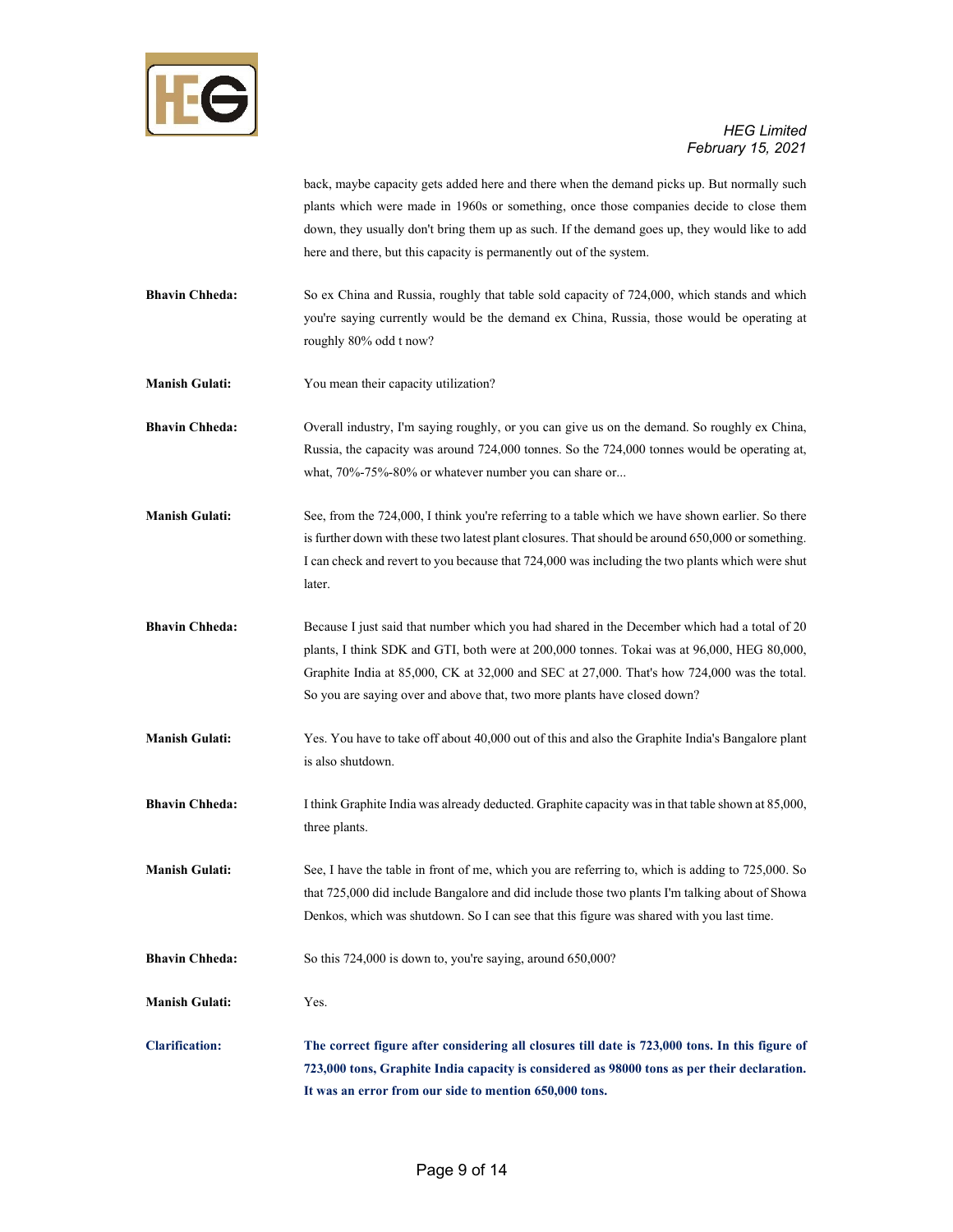

*HEG Limited*  $\blacksquare$ *February 15, 2021* 

| <b>Bhavin Chheda:</b> | So three more plants shutdown or four more plants got shutdown?                                                                                                                                                                                                                                                                                                                                                                                                                                                                                                                                                                                                                                                                                                                                                                                            |
|-----------------------|------------------------------------------------------------------------------------------------------------------------------------------------------------------------------------------------------------------------------------------------------------------------------------------------------------------------------------------------------------------------------------------------------------------------------------------------------------------------------------------------------------------------------------------------------------------------------------------------------------------------------------------------------------------------------------------------------------------------------------------------------------------------------------------------------------------------------------------------------------|
| <b>Manish Gulati:</b> | Three, I would say. Two in Europe after the last call and one in Bangalore. Three.                                                                                                                                                                                                                                                                                                                                                                                                                                                                                                                                                                                                                                                                                                                                                                         |
| <b>Bhavin Chheda:</b> | So that's a very big number, sir. So you're saying that this probably won't come back. So now if<br>I'm trying to look from 2017, which was a comparable number, you're saying that the ex China,<br>Russia is down from 783,000 to roughly 650,000.                                                                                                                                                                                                                                                                                                                                                                                                                                                                                                                                                                                                       |
| <b>Manish Gulati:</b> | Yes.                                                                                                                                                                                                                                                                                                                                                                                                                                                                                                                                                                                                                                                                                                                                                                                                                                                       |
| <b>Bhavin Chheda:</b> | So one is that and now taking into, how much does the China sends to the world? So has this<br>capacity been shut down and replaced by supplies from China or China doesn't disturb the global<br>market in a much way except for the Middle East and few countries, which they export?                                                                                                                                                                                                                                                                                                                                                                                                                                                                                                                                                                    |
| <b>Manish Gulati:</b> | No. China doesn't really matter much for the UHP grade market. Still the companies' investors,<br>they still rely on neither the Showa Denko or GrafTechs or even HEG and others, but China is<br>still not as a significant player in ultra-high-power grade. If you ask me to know of any steel<br>company which has given 50% of their business, UHP business to Chinese, I will not be able to<br>tell you many such people who have actually doing a trial here and there is one thing and actually<br>depending upon Chinese for supplying a large portion of their requirement year after year is<br>another thing. So while sometimes here and there keep happening, but I don't think that we have<br>a situation that the big steel groups in the world are relying on China to meet 30%-40%-50% of<br>their ultra-high power grade requirement. |
| <b>Bhavin Chheda:</b> | My next question was, again, last time when we discussed, you said needle coke contracts<br>historically, which used to be half yearly and yearly contracts, now due to extreme volatility the<br>pricing is more changing into something kind of a monthly contract, though the volume contracts<br>still are half yearly and yearly. So can you update that both on the electrodes and needle coke,<br>how the contracts are happening? First on the electrodes, I believe India has a monthly pricing.<br>So I'm assuming that is more of a monthly contract now and that is for domestic and export<br>market, both. And similarly, if you can update on needle coke, how the contracts are happening?<br>Though, I think you're not sharing the prices, but if you can just update on how the contractual<br>nature of the business heading towards?  |
| <b>Manish Gulati:</b> | Yes. It's still quarter-by-quarter. I mean we are also offering in the market quarter-by-quarter<br>and the needle coke people are also offering to us quarter-by-quarter still. So I mean, like we'll<br>probably now talk about April to June supplies of needle coke. In markets also, we are at that<br>same level. In global markets, particularly, we try talking about April to June in India because<br>we are local suppliers, we decide. Quite late when all the costs are known, everything is in place,<br>we decide. For example, a decision to offer in India for April to June, doesn't happen before<br>early March because that time is sufficient to deliver. We know our customers. We keep the<br>electrodes ready for them. I mean we keep them in the pipeline. So the decisions in India are                                        |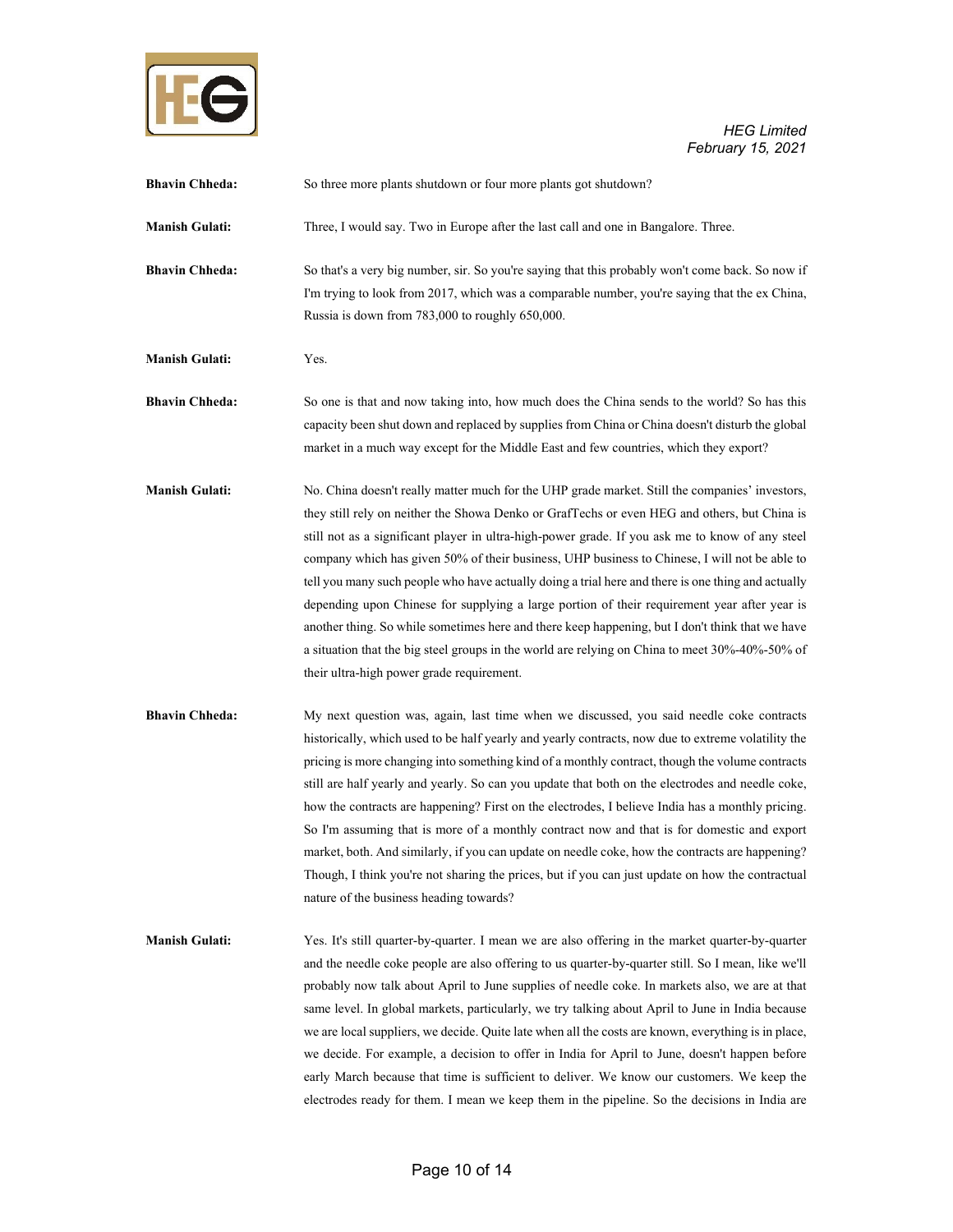

happened quite close to the actual buying and in exports because of the lead times, they happen a little earlier. But it's more or less a quarter-by-quarter. Quarter-by-quarter, we are offering and quarter-by-quarter, the needle coke people are offering to us.

**Bhavin Chheda:** This helps a lot. And what would be the latest net cash balance as on December?

**Gulshan Sakhuja:** Yes. Gross treasury, we are having are 1,450 crores. And the net after working capital borrowing, it is 1,250 crores as on 31st of December 2020.

**Bhavin Chheda:** And my last question would be on your sales mix into UHP and other grades and as sectoral thing also, entire sales go through steel sector or you sell something on the EV also?

**Manish Gulati:** No. EV doesn't find any use for graphite electrodes as such. Entire sales are going for steel industry. There is a very small market of titanium smelting, magnesium, silicon these type of companies and there also we sell some of the portion, but that is minute. It wouldn't even amount to 1% to 2% of our sales.

**Bhavin Chheda:** What would be your UHP grade sales in the overall and lower grade?

**Manish Gulati:** It varies year after year. But generally, it stays like 70-30, 75-25. It depends. Actually, if there is more demand from the electric arc furnace segment, then UHP sales go up fast. And if there is subdued demand, then at least the needle furnace, the small-size business is still more stable because that also goes to blast furnaces for refining of steel. So that is a little bit of a fluctuation. So you can say, let's say, 70% to 80% is normally our UHP grade sales and 20% to 30% is our non-UHP grade sales. This again, as a 3–4-year average, I would say, every year it varies a little here and there.

**Moderator:** The next question is from the line of Pratim Roy from B&K Securities.

**Pratim Roy:** Just my first question is that we are going to expand our capacity. So my question is that the global needle coke availability is on a lower side. So how we can procure that needle coke? Will it be a challenge for us? That is my first question and the second question is that in 2018 and after that, there is lots of Chinese capacity addition and the graphite electrode side is on hold due to some credit issues as well as the environmental issues. So can you please provide any update on that, whether China will come out in more capacity or something like that?

**Manish Gulati:** See, China has a large capacity of electrodes, there's no doubt about it, but their more focus is on the high-power grade rather than the ultra-high-power grade. They do make some sizes in the ultra-high power grade. Most of it which gets consumed within China. Some little bit of that, that gets exported and they keep making trials here and there. But there's still not like, a proven supplier to the main steel companies who would rely on them to provide them 30% to 50% of their annual requirement. So it's not at that level. But yes, our customers sometimes do use this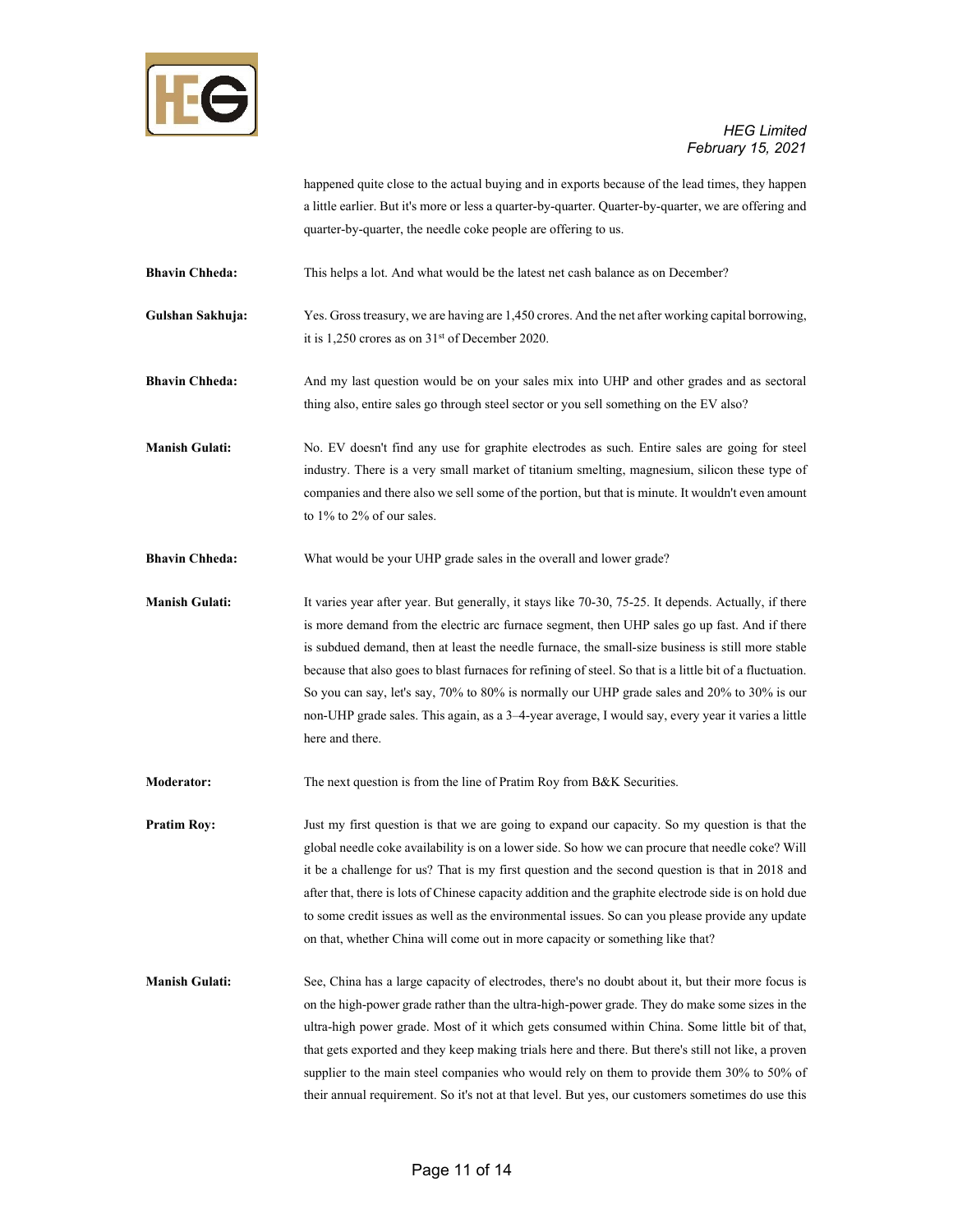

as a tool to us that Chinese UHP pricing is X or Y or Z. But the moment you ask them, okay, go ahead and place 50% orders on China, then they don't do that.

- **Pratim Roy:** In the needle coke side, I have a question that in the capacity expansion part, how you can procure needle coke? And will it be a challenge in the long-term because needle coke is a shortage? So if you can throw some light on that.
- **Manish Gulati:** I forgot to answer that question, you had asked this earlier. No, we do not foresee this as a challenge because there was a time when there was only petroleum-based needle coke available. But now there's also coal tar pitch coke-based needle coke available. Although it's not a perfect substitute, but yes at least it provides an alternative with which you can make the smaller size ultra in ultra-high power grade, but it is still not the exact substitute of the petroleum-based needle coke, but it does help in the demand-supply balance. So the answer to your question is that no, we do not foresee risk of needle coke getting short.
- **Pratim Roy:** Just trying to understand, sir. It's a linked question. So if we can't provide the petroleum-based needle coke, then the quality of the product may not be that superior. So is it a problem to higher realization or we should compromise to realization with the needle coke?
- **Manish Gulati:** I will answer this question in this way, that up till a certain size, they are just equal. Beyond a certain size, then petroleum-based needle coke gets a shade better. So by saying that this is an option, it is not a poor substitute, I would say. I mean it's still some sizes it works exactly like the petroleum-based needle coke, exactly. So at least it gives us an option to have some alternate material available.
- **Moderator:** The next question is from the line of Dewang Sanghavi from ICICI Securities.
- **Dewang Sanghavi:** Can you please guide on utilization what you're targeting for next year and any early change on the pricing as compared to FY21 for FY22?
- **Manish Gulati:** Dewang, did I hear you clearly, are you asking about capacity utilization for next year?
- **Dewang Sanghavi:** Yes, sir. I joined a bit late. Apologies, if this question has been asked earlier.
- **Manish Gulati:** Gulshan, I'm unable to hear what exactly is Dewang saying?
- **Dewang Sanghavi:** I'm asking the utilization levels for next year and early trends on the pricing for next year?
- **Manish Gulati:** See, next year, we expect the capacity utilization at 80%. This is what I said in my opening remarks also. And I think answer to some other person, 80% and we expect the price to be firming up from April to June quarter.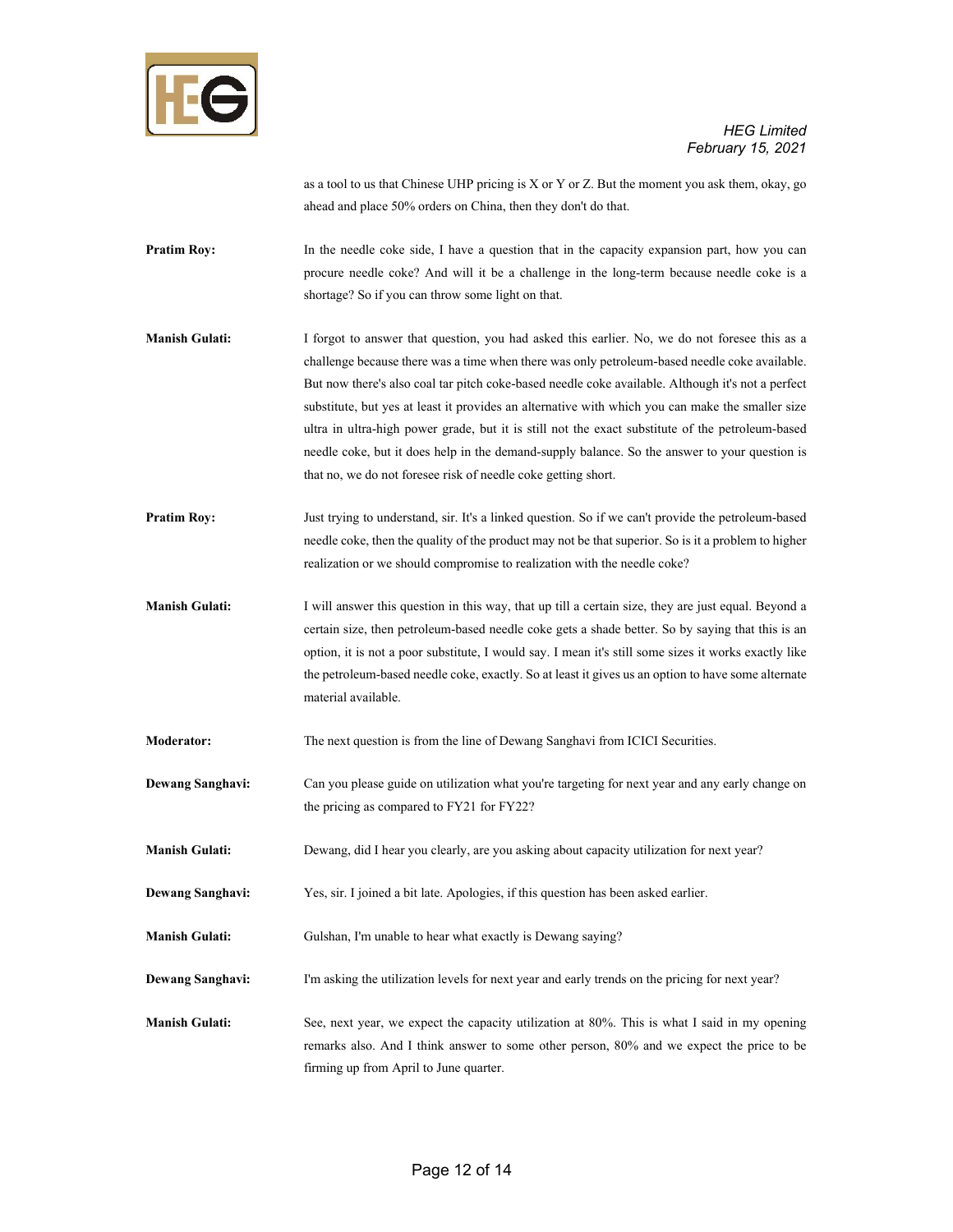

| <b>Dewang Sanghavi:</b>     | And this needle coke inventory of high cost that will be utilized by Q4 and we will not have<br>anything in next year. Does the understanding correct?                                                                                                                                                                                                                                                                                                                                                                                                                                                                             |
|-----------------------------|------------------------------------------------------------------------------------------------------------------------------------------------------------------------------------------------------------------------------------------------------------------------------------------------------------------------------------------------------------------------------------------------------------------------------------------------------------------------------------------------------------------------------------------------------------------------------------------------------------------------------------|
| <b>Manish Gulati:</b>       | There'll be still a little bit of quantity left, which will blend with the new arrivals and it will blend<br>in April to June, but certainly, after June, there'll be hardly anything. But now already, the<br>inventories are quite at a lower level. When we go to the next year, we'll still have some<br>quantities still left in the system because only because of our processing time of 2 months for<br>electrodes, but that will blend with the arrivals of new coke at new prices.                                                                                                                                       |
| Moderator:                  | The next question is from the line of Ujjwal Agrawal from New Horizon Financial Group.                                                                                                                                                                                                                                                                                                                                                                                                                                                                                                                                             |
| <b>Ujjwal Agrawal:</b>      | And my fellow participants have asked some really intelligent questions regarding the operations<br>of the company and you've answered them quite tight satisfyingly. I have two questions<br>pertaining to the financials, actually. My first one is that we are carrying somewhere in the handle<br>of 1,450 crores in cash right now, right?                                                                                                                                                                                                                                                                                    |
| Gulshan Kumar Sakhuja: Yes. |                                                                                                                                                                                                                                                                                                                                                                                                                                                                                                                                                                                                                                    |
| <b>Ujjwal Agrawal:</b>      | Do we have a policy regarding that we'll hold so much percent of cash of the portfolio, something<br>like that? Can you please tell me about that?                                                                                                                                                                                                                                                                                                                                                                                                                                                                                 |
| Gulshan Kumar Sakhuja:      | Yes. We are having this internal policy of management of treasury that we have to invest only<br>in AAA papers and not to deteriorate our quality of the papers to go AA or (AA-), like that way.<br>We are doing more into the fixed deposits and corporate deposits again of AAA category. And<br>we never compromise our returns with the quality of paper. So whatever the treasury that we<br>have been carrying as on date is of a AAA category and yielding a return of 6%-6.5%,<br>approximately.                                                                                                                          |
| <b>Ujjwal Agrawal:</b>      | $6\% - 6.5\%$ .                                                                                                                                                                                                                                                                                                                                                                                                                                                                                                                                                                                                                    |
| Gulshan Kumar Sakhuja: Yes. |                                                                                                                                                                                                                                                                                                                                                                                                                                                                                                                                                                                                                                    |
| <b>Ujjwal Agrawal:</b>      | Now what I was going to suggest, it is a suggestion. You can look into it. What I was going to<br>suggest is regarding the interest rates being where they are, quite low, so if there is a possibility,<br>could you please look into returning some of that back to the stockholders? That's a suggestion.<br>And now my second suggestion would be the stock price of the business, what I'm going to say<br>is that it deters the smaller investors from coming into it. So can we look into splitting the stock<br>into smaller chunks or something like that? That's also just a suggestion. And that's all from my<br>side. |

**Gulshan Kumar Sakhuja:** Okay. Thank you.